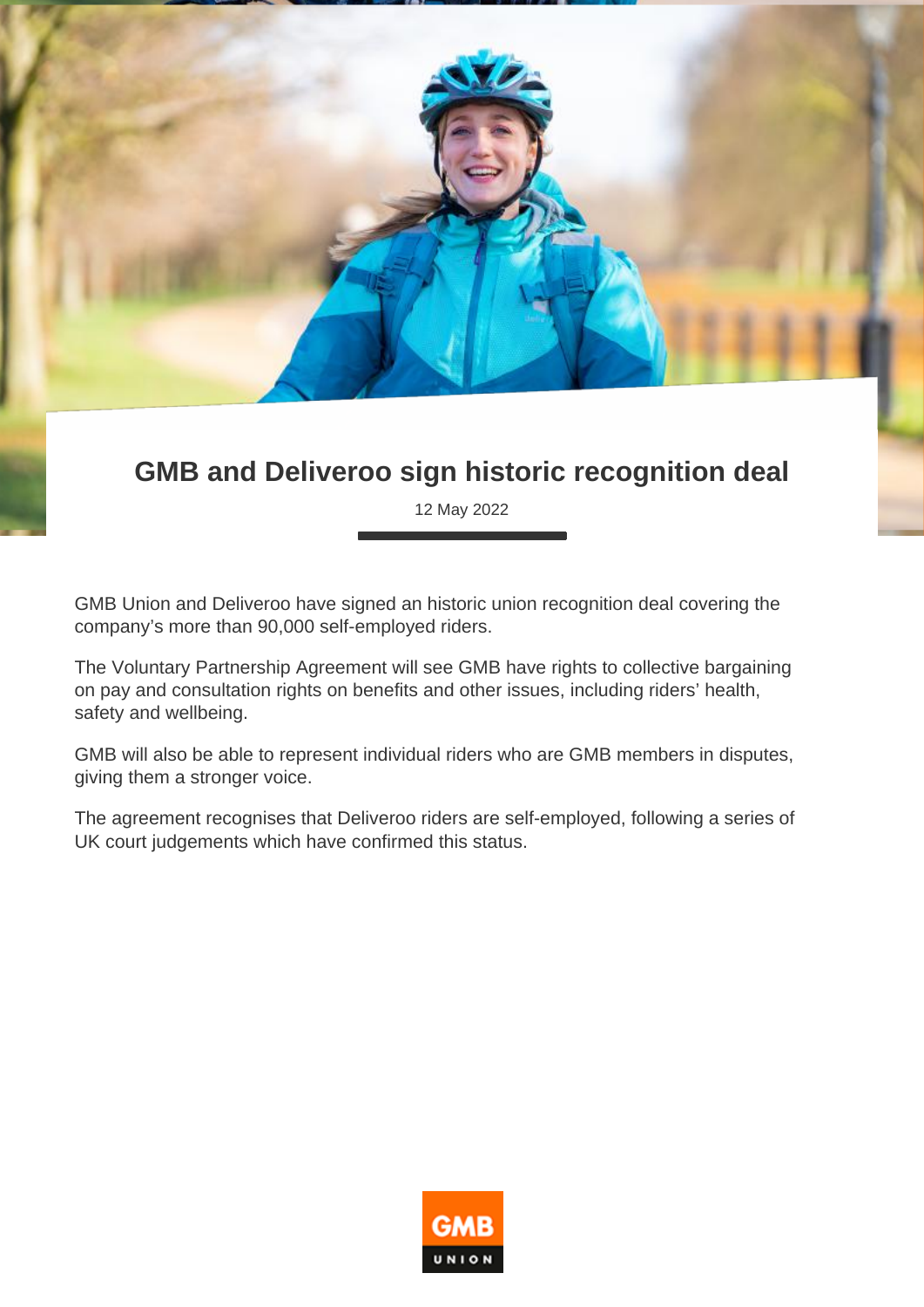

Mick Rix, GMB National Officer, said:

"This deal is the first of its kind in the world.

"Tens of thousands of riders for one of the world's largest online food delivery services will now be covered by a collective agreement that gives them a voice – including pay talks, guaranteed earnings and representation in times of difficulty.

"Riders deserve respect for the work they do; and Deliveroo deserves praise for developing this innovative agreement with GMB - a blueprint for those working in the platform self-employed sector.

"This is a valuable contribution in making work better and to the future world of work."



Will Shu, Deliveroo founder and CEO, said:

"We are delighted to partner with the GMB in this first-of-its-kind voluntary agreement, giving self-employed riders flexibility, guaranteed earnings, representation and benefits. Deliveroo has long called for riders to have both flexibility and security and this innovative agreement is exactly the sort of partnership the on-demand economy should be based on.